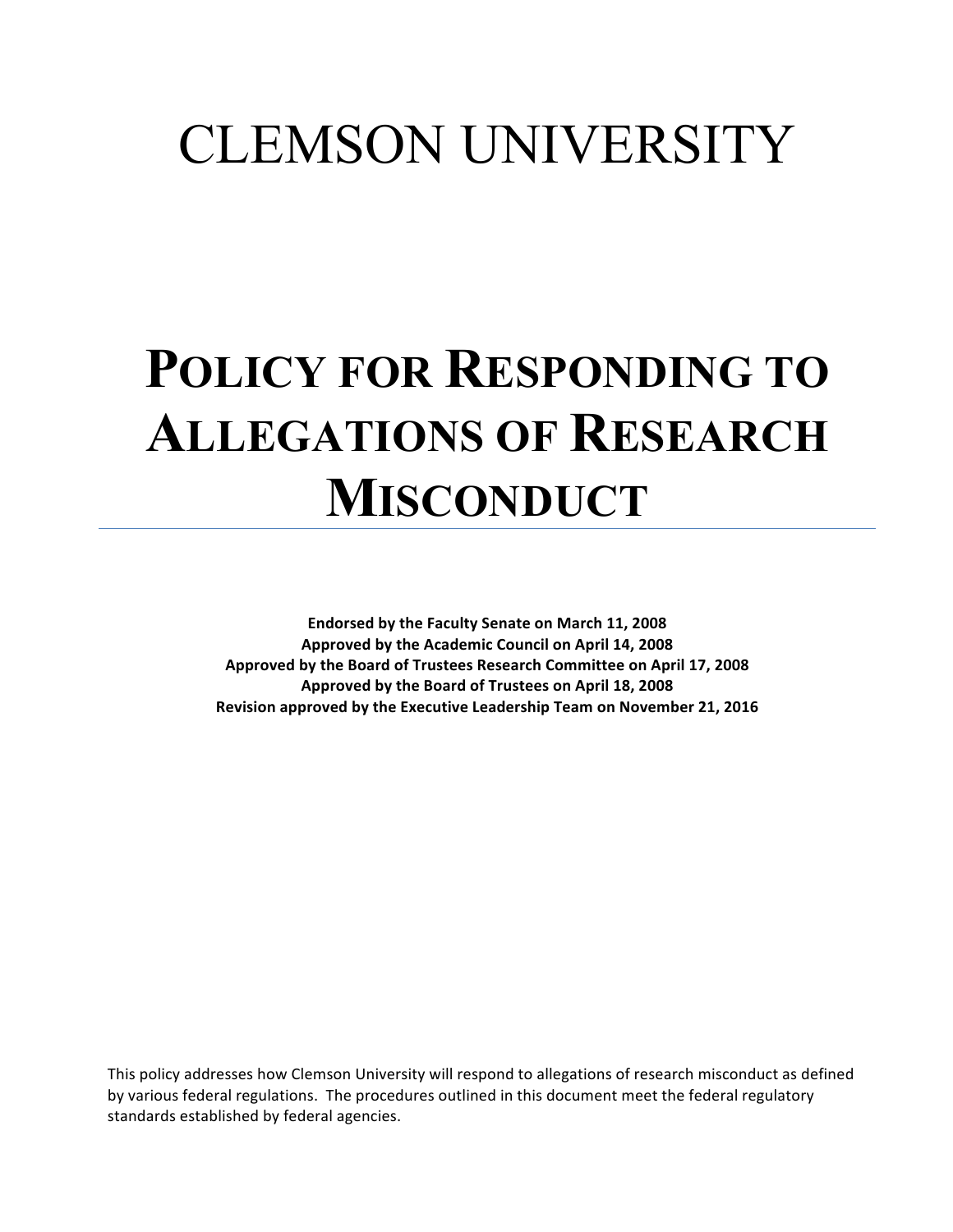# **CLEMSON UNIVERSITY**

# **Policy for Responding to Allegations<br>of Research Misconduct**

# **Table of Contents**

| $\mathbf{I}$ . |  |
|----------------|--|
|                |  |
| II.            |  |
| III.           |  |
|                |  |
|                |  |
|                |  |
|                |  |
| IV.            |  |
|                |  |
|                |  |
|                |  |
|                |  |
|                |  |
| V.             |  |
|                |  |
|                |  |
|                |  |
|                |  |
|                |  |
| VI.            |  |
|                |  |
|                |  |
|                |  |
|                |  |
| VII.           |  |
|                |  |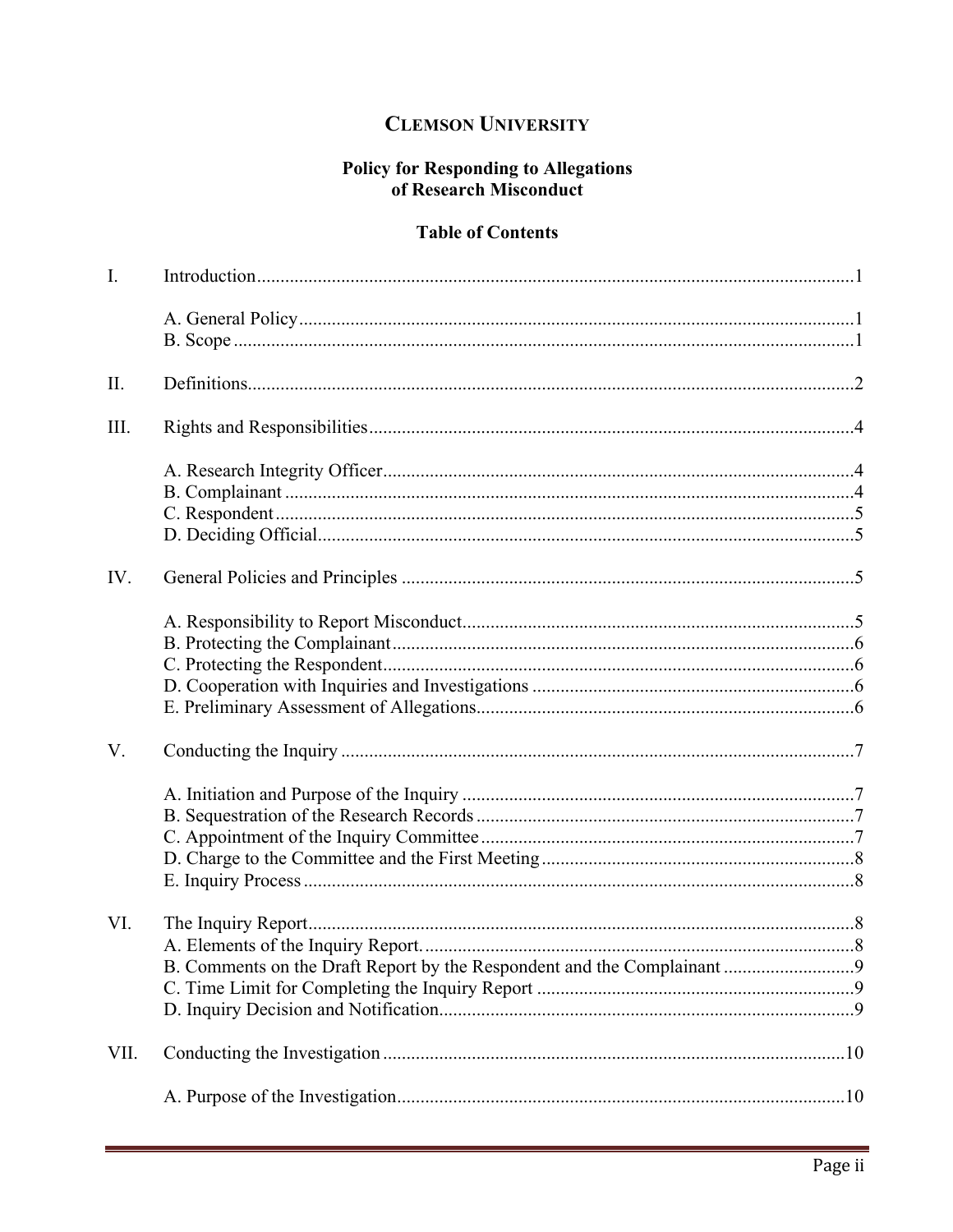|      | D. Transmittal of the Final Investigation Report to Funding/Oversight Agency 14  |  |
|------|----------------------------------------------------------------------------------|--|
|      |                                                                                  |  |
| IX.  | Specific Requirements for Reporting to ORI When PHS Funding Is Involved 14       |  |
| X.   |                                                                                  |  |
| XI.  |                                                                                  |  |
|      | Termination of Institutional Employment or Resignation Prior to Completing<br>A. |  |
|      |                                                                                  |  |
|      | <b>B.</b>                                                                        |  |
|      | $\mathcal{C}$ .                                                                  |  |
|      | D.                                                                               |  |
|      | Ε.                                                                               |  |
| XII. |                                                                                  |  |

Notes refer to relevant sections of federal regulations.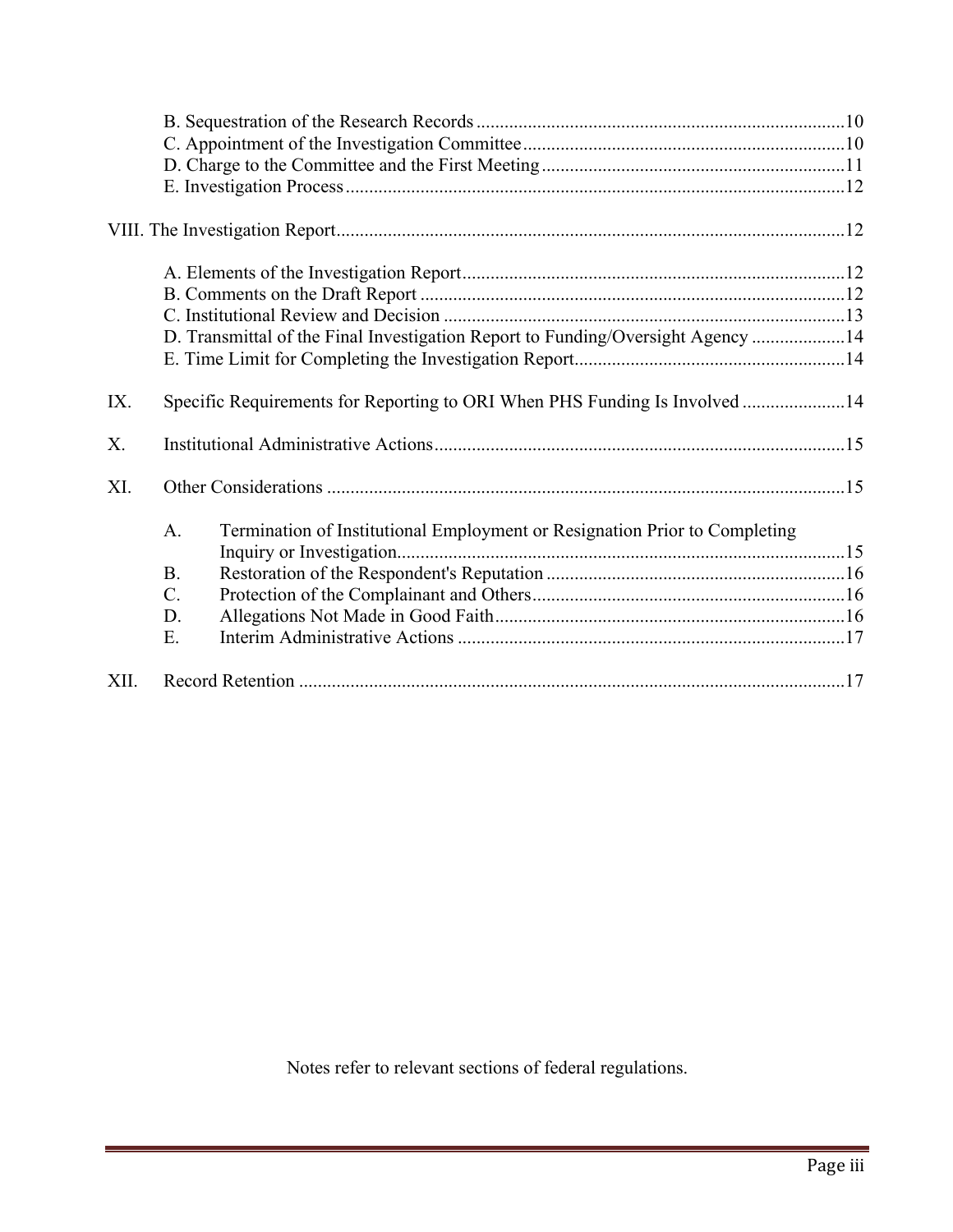# **I. Introduction**\*

#### A. General Policy

Clemson University (CU) expects ethical conduct on the part of all those engaged in research. As articulated in CU's professional ethics statement, researchers at CU seek to employ the highest standards of intellectual honesty.

Through its Office of Research (OR), CU seeks to provide leadership in supporting a culture of research integrity within the University, a culture in which all participants in the CU research enterprise internalize and pursue the goal of self-directed responsible conduct of research. CU is proud of its tradition of excellence in research and of our longstanding commitment to the highest standards for scientific integrity and the responsible conduct of research. It is every researcher's responsibility to promote a commitment to intellectual honesty and personal responsibility for one's actions, and to respect everyone involved in the research enterprise. As an institution, we are committed to preventing misconduct in research and support good faith efforts to intervene in such misconduct.

#### B. Scope

This policy and the associated procedures apply to all individuals at Clemson University engaged in research as defined in Section II of this document, including any research that is supported by the federal government or for which federal support is requested*.* This policy applies to any person paid by, under the control of, or affiliated with the institution, such as scientists, trainees, technicians and other staff members, students working as laboratory or research assistants, fellows, guest researchers, or collaborators at CU.

This policy and associated procedures applies to all allegations of research misconduct and will normally be followed when an allegation of possible research misconduct is received by any institutional official or committee. Particular circumstances in an individual case may dictate variation from the normal procedure deemed in the best interests of the institution and funding agency. Any change from normal procedures also must ensure fair treatment to the subject of the inquiry and/or investigation. Any significant variation should be approved in advance by the Vice President for Research of Clemson University.

Research practica are an exception to this policy. Research practica (usually in the form of course-related research projects and/or directed studies) are designed to provide students an opportunity to practice various research methods such as interview, observation and survey techniques, laboratory and field procedures, measurement of behavior (e.g., reaction time, speech, problem solving) as well as data analysis. Research practica also allow for skills development exercises such as literature reviews and online searches. Typically such projects are quite limited in scope, do not lead to generalizable knowledge and are not undertaken with that goal in mind. For example, a student may interview a peer when the interview does not involve any sensitive, personal information or do literature reviews for a course-related research paper. These projects are considered "classroom exercises" and do not fall under the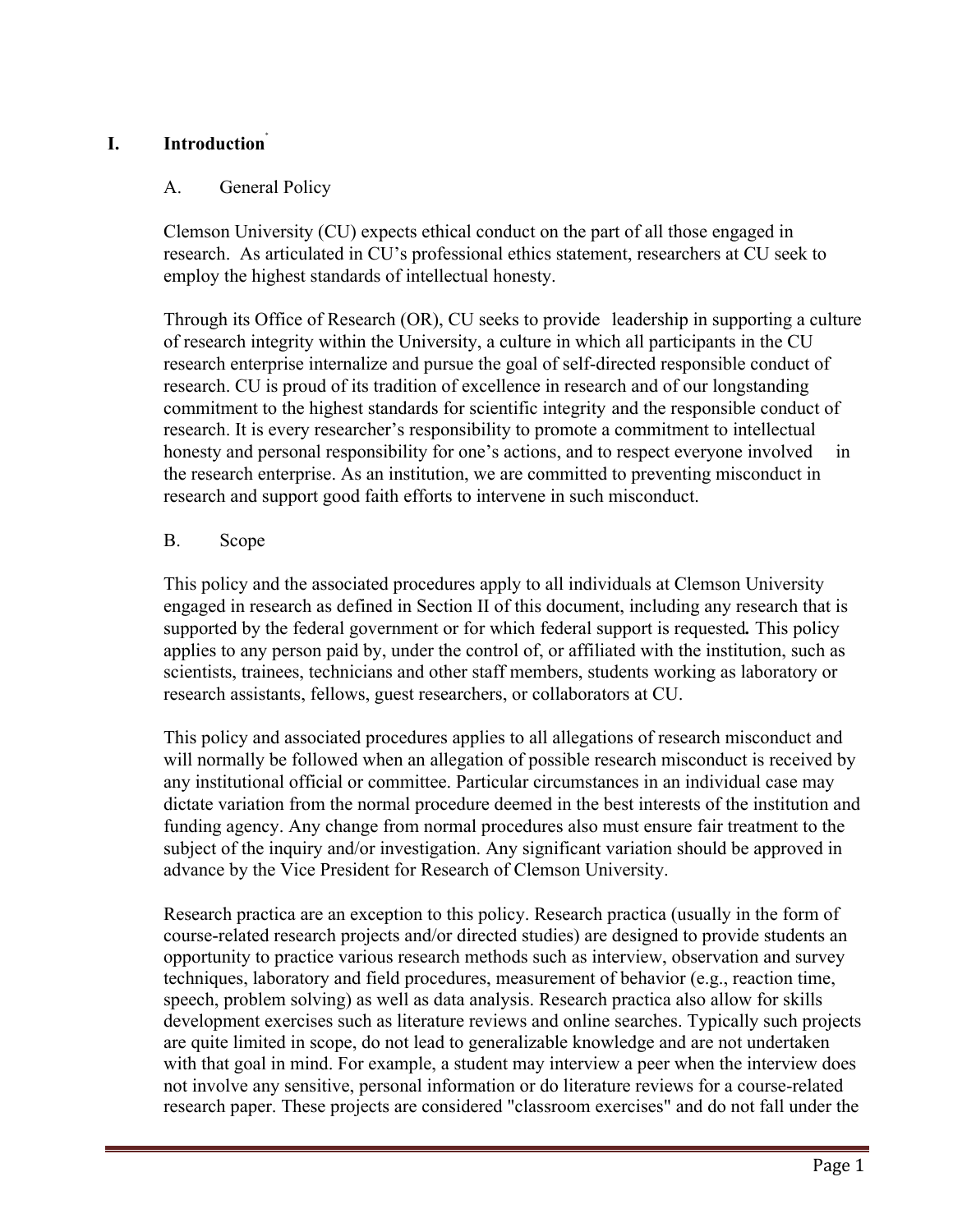scope of this research misconduct policy. However, thesis and dissertation research done by graduate students for terminal degrees would fall under the purview of this policy.

## **II. Definitions**

- A. *Allegation* means any written or oral statement or other indication of possible research misconduct made to an institutional official.
- B. *Conflict of interest* means the real or apparent interference of one person's interests with the interests of another person, where potential bias may occur due to prior or existing personal or professional relationships.
- C. *Deciding Official* means the Vice President for Research (VPR) of Clemson University. The VPR will make determinations on allegations of research misconduct and any responsive institutional actions. The Deciding Official will not be the same individual as the Research Integrity Officer.
- D. *Federal support* means federal grants, contracts, or cooperative agreements or applications therefore.
- E. *Good faith allegation* means an allegation made with the honest belief that research misconduct may have occurred. An allegation is not in good faith if it is made with reckless disregard for or willful ignorance of facts that would disprove the allegation.
- F. *Inquiry* means gathering information and initial fact-finding to determine whether an allegation or apparent instance of research misconduct warrants an investigation.<sup>1</sup>
- G. *Investigation* means the formal examination and evaluation of all relevant facts to determine if research misconduct has occurred, and, if so, to determine the responsible person, the seriousness of the research misconduct and to evaluate appropriate action.<sup>2</sup>
- H. *NSF* means the National Science Foundation.
- I. *OIG* means the Office of the Inspector General, the office within the National Science Foundation (NSF) that is responsible for the research misconduct and research integrity activities.
- J. *ORI* means the Office of Research Integrity, the office within the U.S. Department of Health and Human Services (DHHS) that is responsible for the research misconduct and research integrity activities of the U.S. Public Health Service.
- K. *PHS* means the U.S. Public Health Service, an operating component of the DHHS.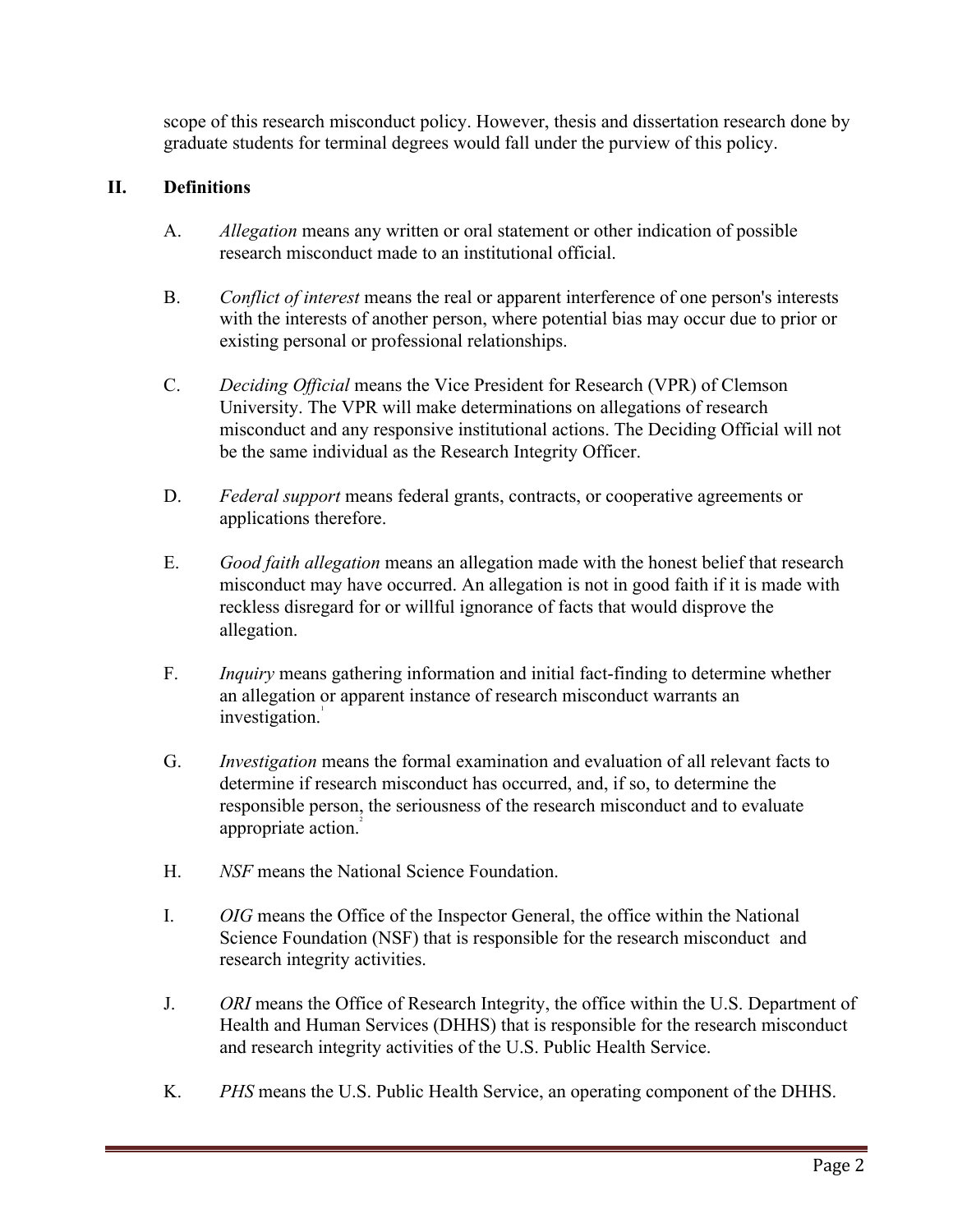- L. *PHS regulation* means the Public Health Service regulation establishing standards for institutional inquiries and investigations into allegations of research misconduct, which is set forth at 42 C.F.R. Part 93
- M. *Research* for the purposes of this document is defined as any systematic investigation, including research development (pilot testing), designed to develop or contribute to generalizable knowledge. Generalizable knowledge includes any systematically generated products of research intended for dissemination beyond the institutional setting (e.g., program evaluation research for internal use would not usually be applicable).
- N. *Research Integrity Officer* means the institutional official responsible for assessing allegations of research misconduct and determining when such allegations warrant inquiries and for overseeing inquiries and investigations.
- O. *Research misconduct* for the purposes of this document and as defined by the federal Office of Science and Technology Policy is fabrication, falsification, or plagiarism in proposing, performing, or reviewing research, or in reporting research results. Fabrication is making up data or results or recording or reporting made-up data or results. Falsification is manipulating research materials, equipment, or processes, or changing or omitting data or results such that the research is not accurately represented in the research record. Plagiarism is the appropriation of another person's ideas, processes, results, or words without giving appropriate credit. Research misconduct does not include honest error or differences of opinion. A finding of research misconduct requires that--(a) There be a significant departure from accepted practices of the relevant research community; and (b) The misconduct be committed intentionally, knowingly, or recklessly; and (c) The allegation be proven by a preponderance of the evidence.
- P. *Research record* means any data, document, computer file, computer diskette, or any other written or non-written account or object that reasonably may be expected to provide evidence or information regarding the proposed, conducted, or reported research that constitutes the subject of an allegation of research misconduct. A research record includes, but is not limited to, grant or contract applications, whether funded or unfunded; grant or contract progress and other reports; laboratory notebooks; notes; correspondence; videos; photographs; X-ray film; slides; biological materials; computer files and printouts; manuscripts and publications; equipment use logs; laboratory procurement records; animal facility records; human and animal subject protocols; consent forms; medical charts; and patient research files.
- Q. *Respondent* means the person against whom an allegation of research misconduct is directed or the person whose actions are the subject of the inquiry or investigation. There can be more than one respondent in any inquiry or investigation.
- R. *Retaliation* means any action that adversely affects the employment or other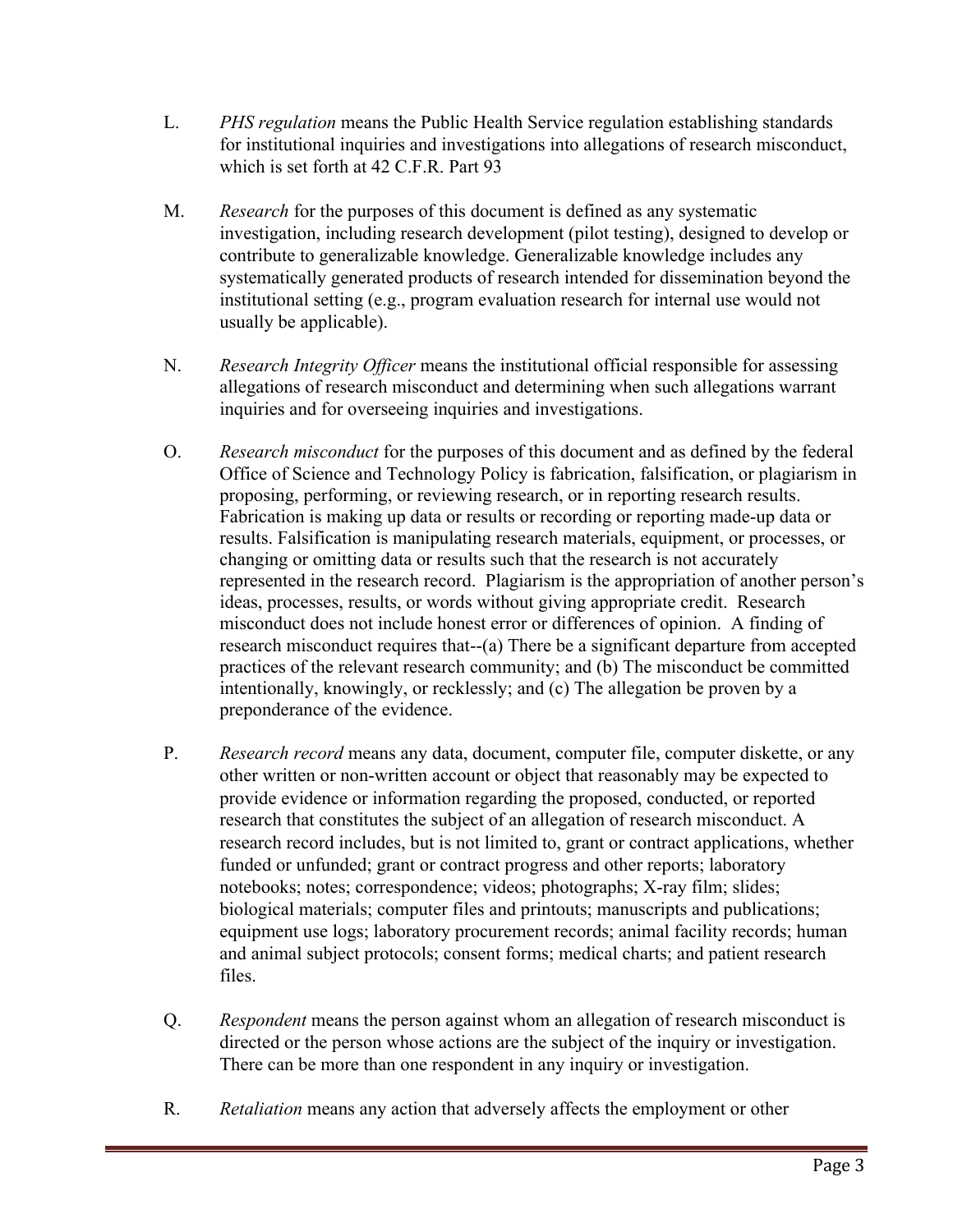institutional status of an individual that is taken by an institution or an employee because the individual has in good faith, made an allegation of research misconduct or of inadequate institutional response thereto or has cooperated in good faith with an investigation of such allegation.

S. *Complainant* means a person who makes an allegation of research misconduct.

## **III. Rights and Responsibilities**

#### A. Research Integrity Officer

The Vice President for Research, in consultation with the Faculty Senate President, will appoint the Research Integrity Officer who will have primary responsibility for implementation of the procedures set forth in this document. The Research Integrity Officer will be an institutional official who is well qualified to handle the procedural requirements involved and is sensitive to the varied demands made on those who conduct research, those who are accused of research misconduct, and those who report apparent research misconduct in good faith.

The Research Integrity Officer will appoint the inquiry and investigation committees, in consultation with other institutional officials as appropriate, and will ensure that necessary and appropriate expertise is secured to carry out a thorough and authoritative evaluation of the relevant evidence in an inquiry or investigation. The Research Integrity Officer will attempt to ensure that confidentiality is maintained.

The Research Integrity Officer will assist inquiry and investigation committees and all institutional personnel in complying with these procedures and with applicable standards imposed by government or external funding sources. The Research Integrity Officer is also responsible for maintaining files of all documents and evidence and for the confidentiality and the security of the files.

The Research Integrity Officer will report to federal agencies as required by regulation and keep them apprised of any developments during the course of the inquiry or investigation that may affect current or potential federal funding for the individual(s) under investigation or that the federal agency needs to know to ensure appropriate use of Federal funds and otherwise protect the public interest.

# B. Complainant

The complainant will have an opportunity to testify before the inquiry and investigation committees, to review portions of the inquiry and investigation reports pertinent to his/her allegations or testimony, to be informed of the results of the inquiry and investigation, and to be protected from retaliation. Also, if the Research Integrity Officer has determined that the complainant may be able to provide pertinent information on any portions of the draft report, these portions will be given to the complainant for comment.<sup>4</sup>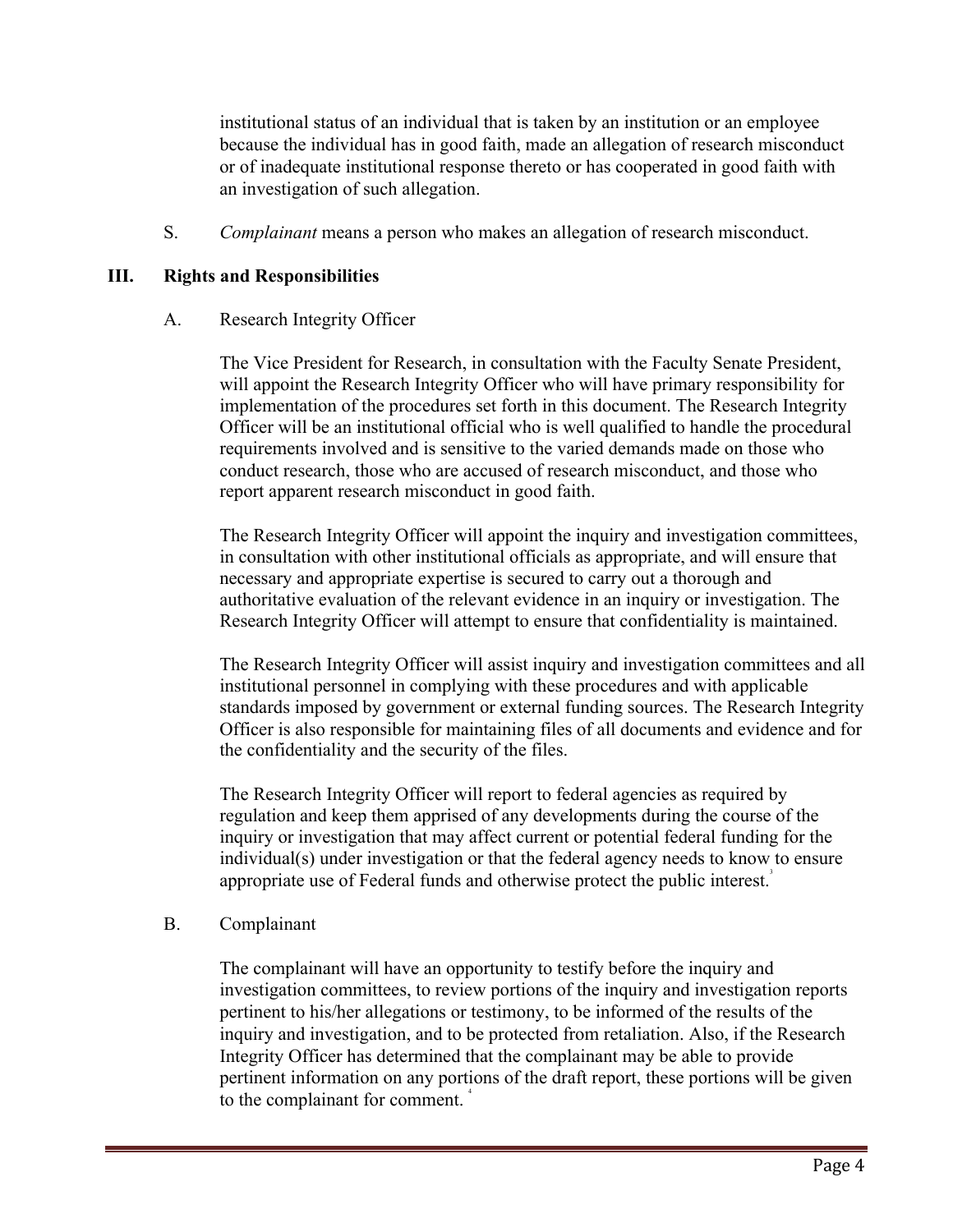The complainant is responsible for making allegations in good faith, maintaining confidentiality, and cooperating with an inquiry and/or investigation.

C. Respondent

The respondent will be informed of the allegations when an inquiry is opened and notified in writing of the final determinations and resulting actions. The respondent will also have the opportunity to be interviewed by and present evidence to the inquiry and investigation committees, to review the draft inquiry and investigation reports, and to have the advice of personal counsel but counsel may not participate in the committee (inquiry or investigation) proceedings.

The respondent is responsible for maintaining confidentiality and cooperating with the conduct of an inquiry or investigation. If the respondent is not found guilty of research misconduct, he or she has the right to receive reasonable and practical institutional assistance in restoring his or her reputation.

D. Deciding Official

The Deciding Official will receive the inquiry and/or investigation report and any written comments made by the respondent or the complainant on the draft report. The Deciding Official will consult with the Research Integrity Officer or other appropriate officials and will determine whether to conduct an investigation, whether research misconduct occurred, whether to impose sanctions, or whether to take other appropriate administrative actions [see section X].

# **IV. General Policies and Principles**

#### A. Responsibility to Report Misconduct

All employees, individuals or committees associated with CU have an ethical obligation to report observed, suspected, or apparent research misconduct to the Research Integrity Officer. If an individual or committee is unsure whether a suspected incident falls within the definition of research misconduct, they may call the Research Integrity Officer to discuss the suspected research misconduct informally. If the circumstances described by the individual do not meet the definition of research misconduct, the Research Integrity Officer will refer the individual or allegation to other offices or officials with responsibility for resolving the problem.

At any time, an employee may have confidential discussions and consultations about concerns of possible research misconduct with the Research Integrity Officer and will be counseled about appropriate procedures for reporting allegations.

Individuals may also report suspected misconduct directly to a funding agency.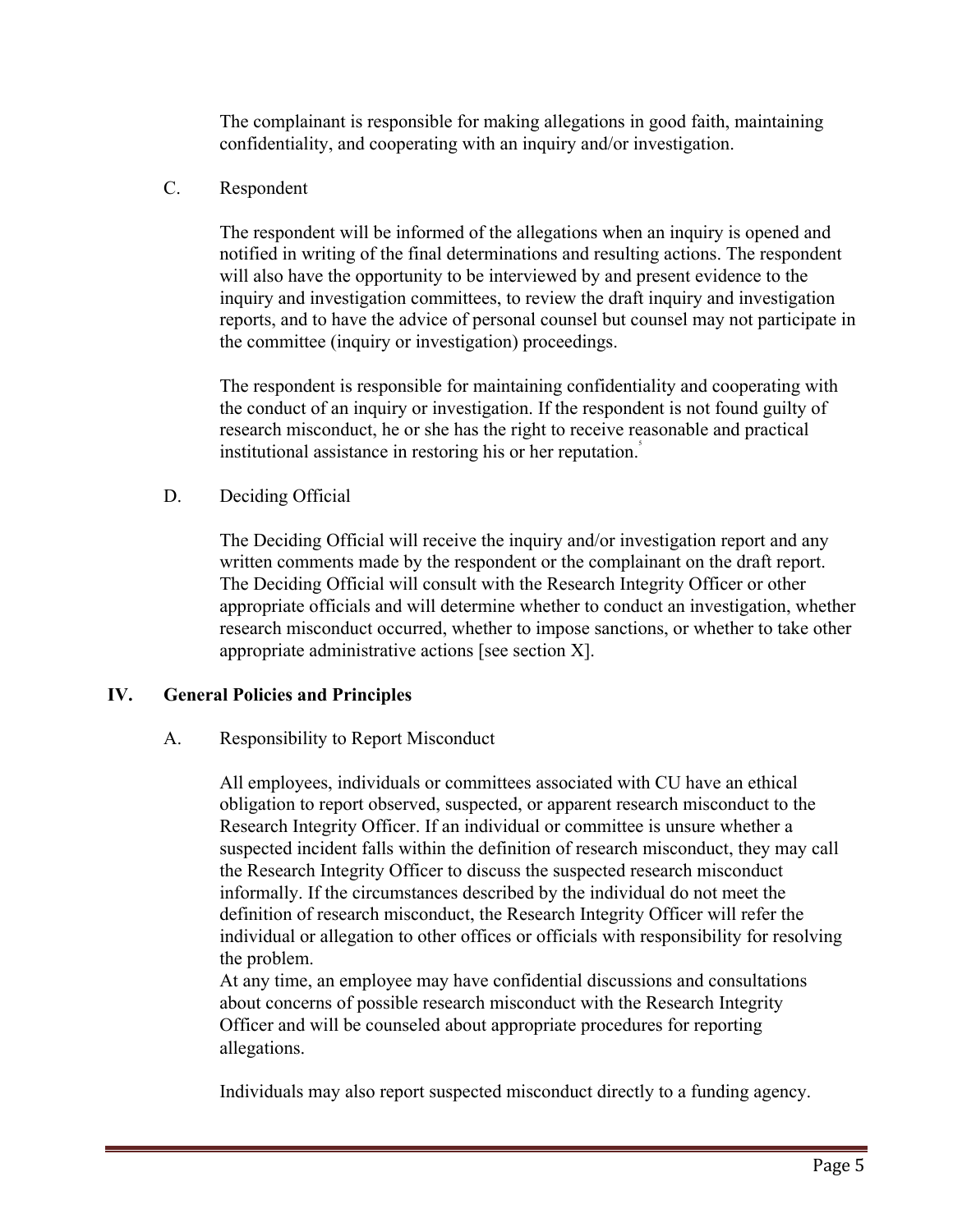B. Protecting the Complainant

The Research Integrity Officer will monitor the treatment of individuals who bring allegations of research misconduct or of inadequate institutional response thereto, and those who cooperate in inquiries or investigations. The Research Integrity Officer will ensure that these persons will not be subject to retaliation in the terms and conditions of their employment or other status at the institution and will review instances of alleged retaliation for appropriate action.

Employees should immediately report any alleged or apparent retaliation to the Research Integrity Officer.

Also the institution will protect the privacy of those who report research misconduct in good faith to the maximum extent possible. For example, if the complainant requests anonymity, the institution will make an effort to honor the request during the allegation assessment or inquiry within applicable policies and regulations and state and local laws. The complainant will be advised that if the matter is referred to an investigation committee and the complainant's testimony is required, anonymity may no longer be guaranteed. CU will undertake reasonable and practical efforts to protect the positions and reputations of those persons who, in good faith, make allegations. $\hat{\ }$ 

The RIO may notify University Administrators as deemed appropriate.

C. Protecting the Respondent

Inquiries and investigations will be conducted in a manner that will ensure fair treatment to the respondent(s) in the inquiry or investigation and confidentiality to the extent possible without compromising public health and safety or thoroughly carrying out the inquiry or investigation.<sup>7</sup>

Institutional employees accused of research misconduct may consult with legal counsel, faculty or staff ombudsman or a non-lawyer personal adviser (who is not a principal or witness in the case) to seek advice.

D. Cooperation with Inquiries and Investigations

CU employees will cooperate with the Research Integrity Officer and other CU officials in the review of allegations and the conduct of inquiries and investigations. Employees have an obligation to provide relevant evidence to the Research Integrity Officer or other institutional officials on research misconduct allegations.

E. Preliminary Assessment of Allegations

Upon receiving an allegation of research misconduct, the Research Integrity Officer will immediately assess the allegation to determine whether the allegation falls under the definition of research misconduct, whether there is sufficient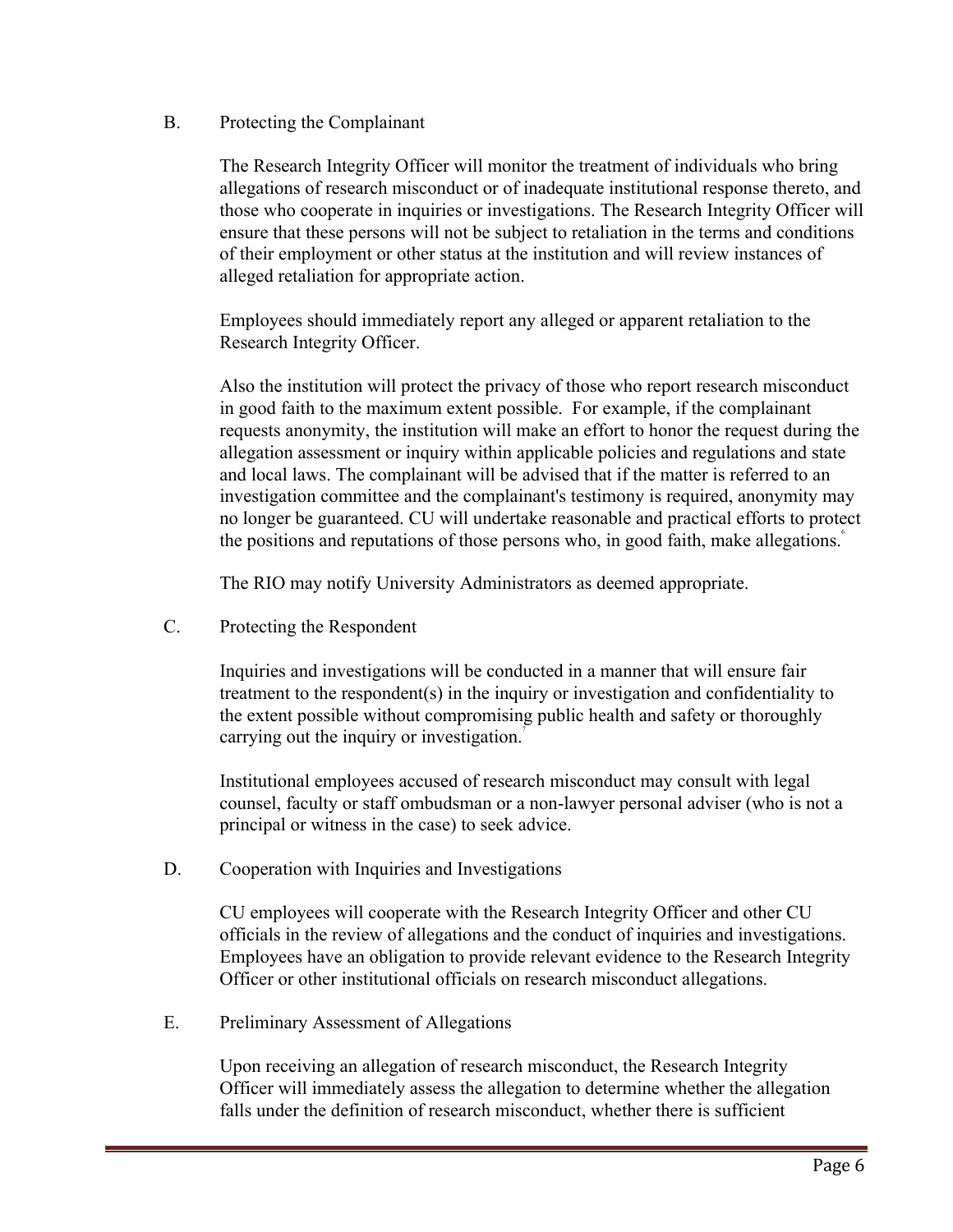evidence to warrant an inquiry, and whether funding agencies must be notified. If the respondent is a graduate student, the Research Integrity Officer will consult with the dean of the graduate school responsible for the administration of the academic integrity policy.

# **V. Conducting the Inquiry**

A. Initiation and Purpose of the Inquiry

Following the preliminary assessment, if the Research Integrity Officer has determined that the allegation provides sufficient information to allow specific follow-up, and falls under the definition of research misconduct, he or she will immediately initiate the inquiry process. In initiating the inquiry, the Research Integrity Officer should identify clearly the original allegation and any related issues that should be evaluated. The purpose of the inquiry is to make a preliminary evaluation of the available evidence and testimony of the respondent, complainant, and key witnesses to determine whether there is sufficient evidence of possible research misconduct to warrant an investigation. The purpose of the inquiry is **not** to reach a final conclusion about whether research misconduct definitely occurred or who was responsible. The findings of the inquiry must be set forth in an inquiry report.

B. Sequestration of the Research Records

After determining that an allegation falls within the definition of research misconduct, the Research Integrity Officer must ensure that all original research records and materials relevant to the allegation are immediately secured. The Research Integrity Officer may consult with knowledgeable individuals for advice and assistance in this regard.

C. Appointment of the Inquiry Committee

The Research Integrity Officer, in consultation with the Faculty Senate President and other institutional officials as appropriate, will appoint an inquiry committee and committee chair within 15 calendar days of the initiation of the inquiry. The inquiry committee should consist of individuals who do not have real or apparent conflicts of interest in the case, are unbiased, and have the necessary expertise to evaluate the evidence and issues related to the allegation, interview the principals and key witnesses, and conduct the inquiry. These individuals may be scientists, subject matter experts, administrators, lawyers, or other qualified persons, and they may be from inside or outside the institution. There must be a minimum of three individuals on the inquiry committee and a majority of the committee members must be tenured faculty.

The Research Integrity Officer will notify the respondent of the proposed committee membership within 10 calendar days of the appointment of the inquiry committee.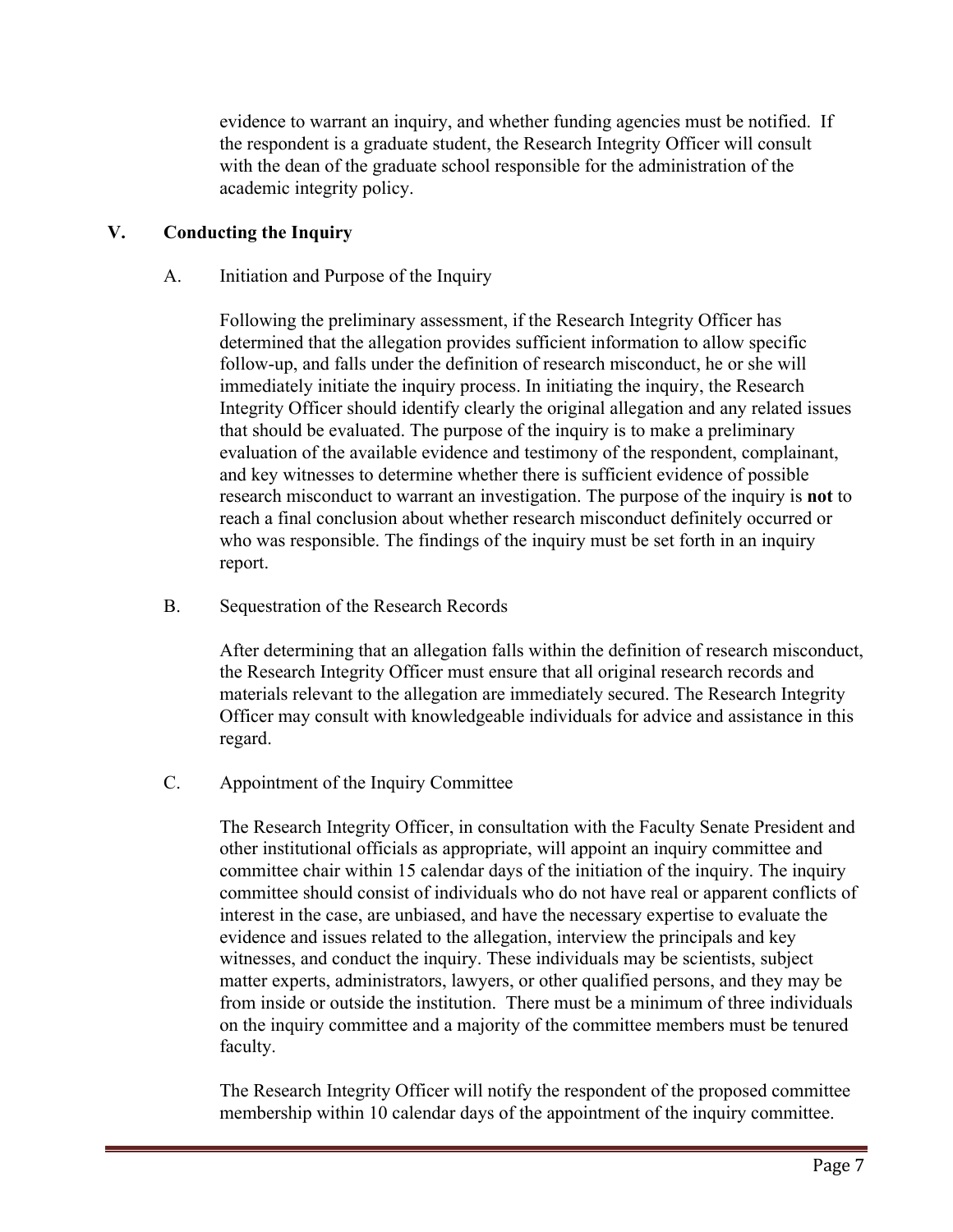If the respondent submits a written objection to any appointed member of the inquiry committee or expert based on bias or conflict of interest within 5 days of notification of the membership, the Research Integrity Officer will determine whether to replace the challenged member or expert with a qualified substitute.

#### D. Charge to the Committee and the First Meeting

The Research Integrity Officer will prepare a charge for the inquiry committee that describes the allegations and any related issues identified during the allegation assessment and states that the purpose of the inquiry is to make a preliminary evaluation of the evidence and testimony of the respondent, complainant, and key witnesses to determine whether there is sufficient evidence of possible research misconduct to warrant an investigation. The purpose is not to determine whether research misconduct definitely occurred or who was responsible.

At the committee's first meeting, the Research Integrity Officer will review the charge with the committee, discuss the allegations, any related issues, and the appropriate procedures for conducting the inquiry, assist the committee with organizing plans for the inquiry, and answer any questions raised by the committee. The Research Integrity Officer and a representative of the Office of General Counsel will be present or available throughout the inquiry to advise the committee as needed.

E. Inquiry Process

The inquiry committee will normally interview the complainant, the respondent, and key witnesses as well as examining relevant research records and materials. Then the inquiry committee will evaluate the evidence and testimony obtained during the inquiry. After consultation with the Research Integrity Officer and a representative of the Office of General Counsel, the committee members will decide whether there is sufficient evidence of possible research misconduct to recommend further investigation. The scope of the inquiry does not include deciding whether research misconduct occurred or conducting exhaustive interviews and analyses.

#### **VI. The Inquiry Report**

#### A. Elements of the Inquiry Report

A written inquiry report must be prepared that states the name and title of the committee members and experts, if any; the allegations; federal support, if any; a summary of the inquiry process used; a list of the research records reviewed; summaries of any interviews; a description of the evidence in sufficient detail to demonstrate whether an investigation is warranted or not; and the committee's recommendation as to whether an investigation should be undertaken and whether any other actions should be taken. A representative of the Office of General Counsel will review the report for legal sufficiency.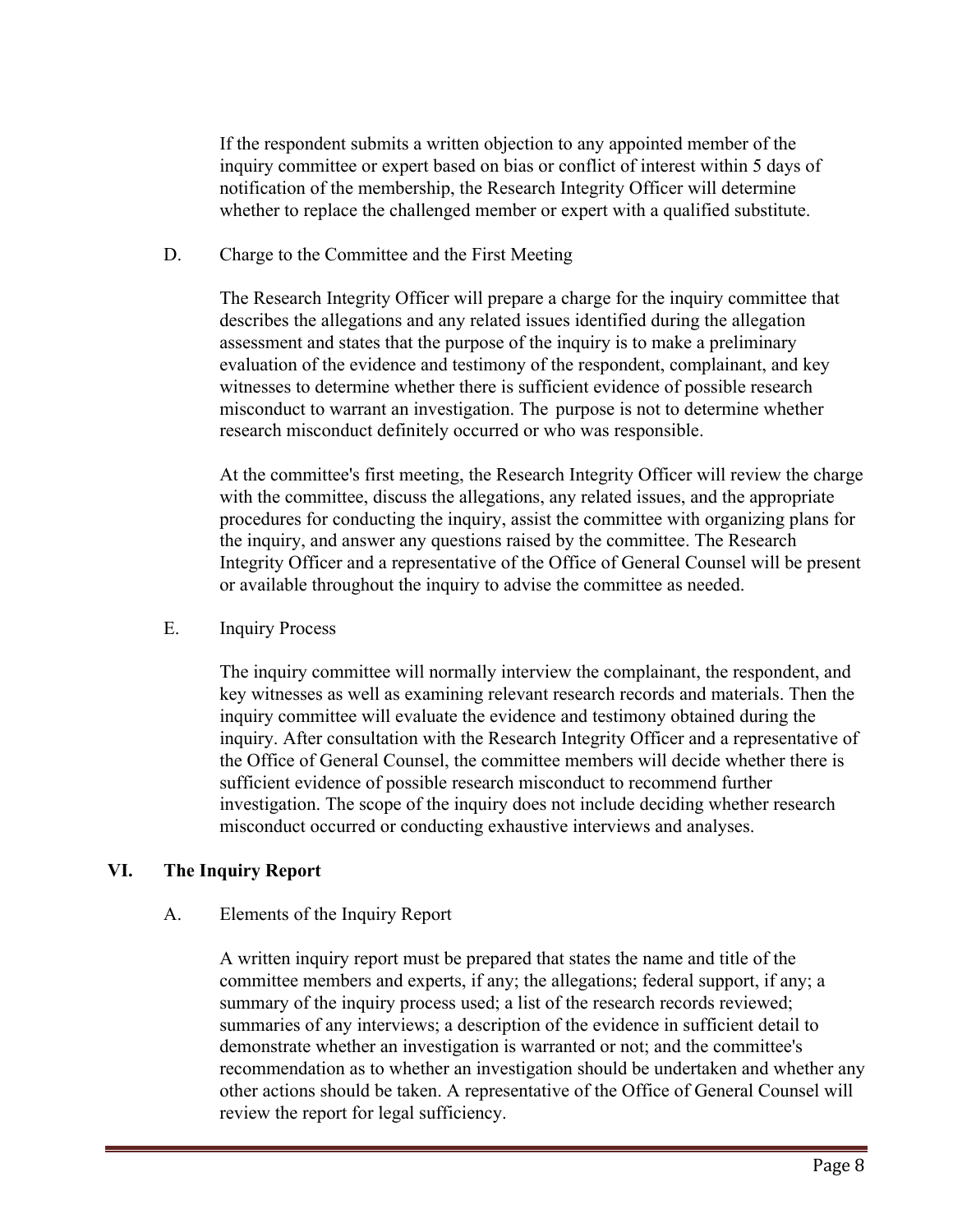B. Comments on the Draft Report by the Respondent and the Complainant

The Research Integrity Officer will provide the respondent with a copy of the draft inquiry report for comment and rebuttal and will provide the complainant, if he or she is identifiable, with portions of the draft inquiry report that address the complainant's role and opinions in the investigation.

1. Confidentiality

The Research Integrity Officer may establish reasonable conditions for review to protect the confidentiality of the draft report.

2. Receipt of Comments

Within 10 calendar days of their receipt of the draft report, the complainant and respondent will provide their written comments, if any, to the inquiry committee. Any comments that the complainant or respondent submits on the draft report will become part of the final inquiry report and record. Based on the comments, the inquiry committee may revise the report as appropriate.

C. Time Limit for Completing the Inquiry Report

The inquiry committee will normally complete the inquiry and submit its report in writing to the Research Integrity Officer no more than 45 calendar days following its first meeting, unless the Research Integrity Officer approves an extension for good cause. If the Research Integrity Officer approves an extension, the reason for the extension will be entered into the records of the case and the report.The respondent also will be notified of the extension.

- D. Inquiry Decision and Notification
	- 1. Decision by Deciding Official

The Research Integrity Officer will transmit the final report and any comments to the Deciding Official, who will make the determination of whether findings from the inquiry provide sufficient evidence of possible research misconduct to justify conducting an investigation. The inquiry is completed when the Deciding Official makes this determination, which will be made within 60 calendar days of the first meeting of the inquiry committee. Any extension of this period will be based on good cause and recorded in the inquiry file. If an investigation is warranted, it must begin within 30 calendar days of the Deciding Official's determination<sup>2</sup>.

2. Notification

The Research Integrity Officer will notify both the respondent and the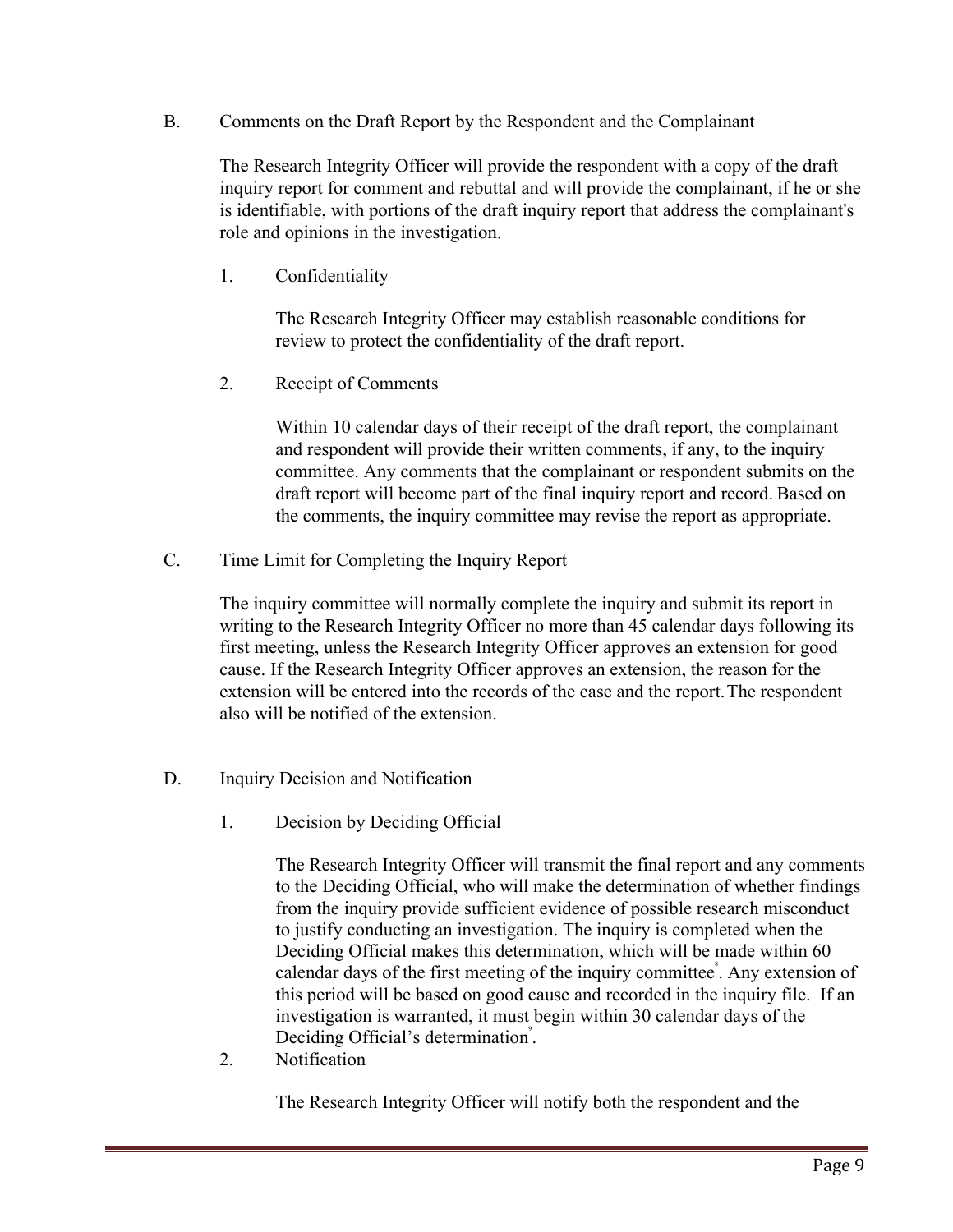complainant in writing of the Deciding Official's decision of whether to proceed to an investigation and will remind them of their obligation to cooperate in the event an investigation is opened. The Research Integrity Officer will also notify all appropriate institutional officials of the Deciding Official's decision.

#### **VII. Conducting the Investigation**

#### A. Purpose of the Investigation

The purpose of the investigation is to explore in detail the allegations, to examine the evidence in depth, and to determine specifically whether research misconduct has been committed, by whom, and to what extent. The investigation will also determine whether there are additional instances of possible research misconduct that would justify broadening the scope beyond the initial allegations. This is particularly important where the alleged research misconduct involves clinical trials or potential harm to human subjects or the general public or if it affects research that forms the basis for public policy, clinical practice, social services, education policy or public health practice. The findings of the investigation will be set forth in an investigation report.

#### B. Sequestration of the Research Records

The Research Integrity Officer will immediately sequester any additional pertinent research records that were not previously sequestered during the inquiry. This sequestration should occur before or at the time the respondent is notified that an investigation has begun. The need for additional sequestration of records may occur for any number of reasons, including the institution's decision to investigate additional allegations not considered during the inquiry stage or the identification of records during the inquiry process that had not been previously secured. The procedures to be followed for sequestration during the investigation are the same procedures that apply during the inquiry.

C. Appointment of the Investigation Committee

The Research Integrity Officer, in consultation with the Faculty Senate President and other institutional officials as appropriate, will appoint an investigation committee and the committee chair within 15 calendar days of the notification to the respondent that an investigation is planned or as soon thereafter as practicable. The investigation committee should consist of individuals who do not have real or apparent conflicts of interest in the case, are unbiased, and have the necessary expertise to evaluate the evidence and issues related to the allegations, interview the principals and key witnesses, and conduct the investigation.<sup>10</sup> These individuals may be scientists, administrators, subject matter experts, lawyers, or other qualified persons, and they may be from inside or outside the institution. Individuals appointed to the investigation committee may also have served on the inquiry committee. There must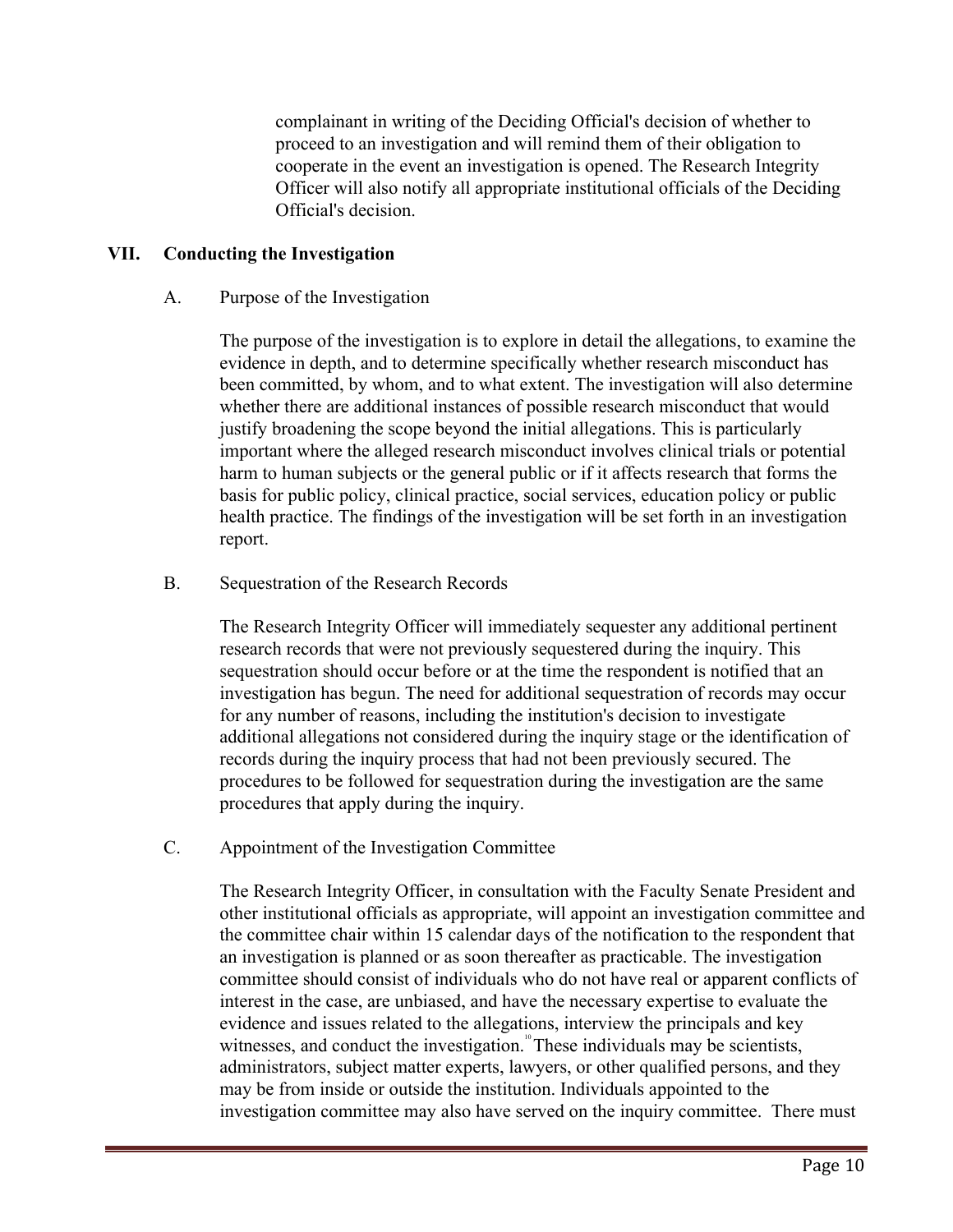be a minimum of three individuals on the investigation committee and a majority of the committee members must be tenured faculty.

The Research Integrity Officer will notify the respondent of the proposed committee membership within 10 days of the appointment of the investigation committee. If the respondent submits a written objection to any appointed member of the investigation committee or expert within five days of notification of the membership, the Research Integrity Officer will determine whether to replace the challenged member or expert with a qualified substitute.

#### D. Charge to the Committee and the First Meeting

1. Charge to the Committee

The Research Integrity Officer will define the subject matter of the investigation in a written charge to the committee that: Describes the allegations and related issues identified during the inquiry; Identifies the respondent; informs the committee that it must conduct the investigation as prescribed in paragraph E. of this section; defines research misconduct; Informs the committee that it must evaluate the evidence and testimony to determine whether, based on a preponderance of the evidence, research misconduct occurred and, if so, the type and extent of it and who was responsible; Informs the committee that in order to determine that the respondent committed research misconduct it must find that a preponderance of the evidence establishes that: (1) research misconduct, as defined in this policy, occurred (respondent has the burden of proving by a preponderance of the evidence any affirmative defenses raised, including honest error or a difference of opinion); (2) the research misconduct is a significant departure from accepted practices of the relevant research community; and (3) the respondent committed the research misconduct intentionally, knowingly, or recklessly; Informs the committee that during the investigation, if additional information becomes available that substantially changes the subject matter of the investigation or would suggest additional respondents, the committee will notify the Research Integrity Officer, who will determine whether it is necessary to notify the respondent of the new subject matter or to provide notice to additional respondents; and, Informs the committee that it must prepare or direct the preparation of a written investigation report that meets the requirements of this policy and federal regulations".

2. The First Meeting

The Research Integrity Officer, with the assistance of a representative of the Office of General Counsel, will convene the first meeting of the investigation committee to review the charge, the inquiry report, and the prescribed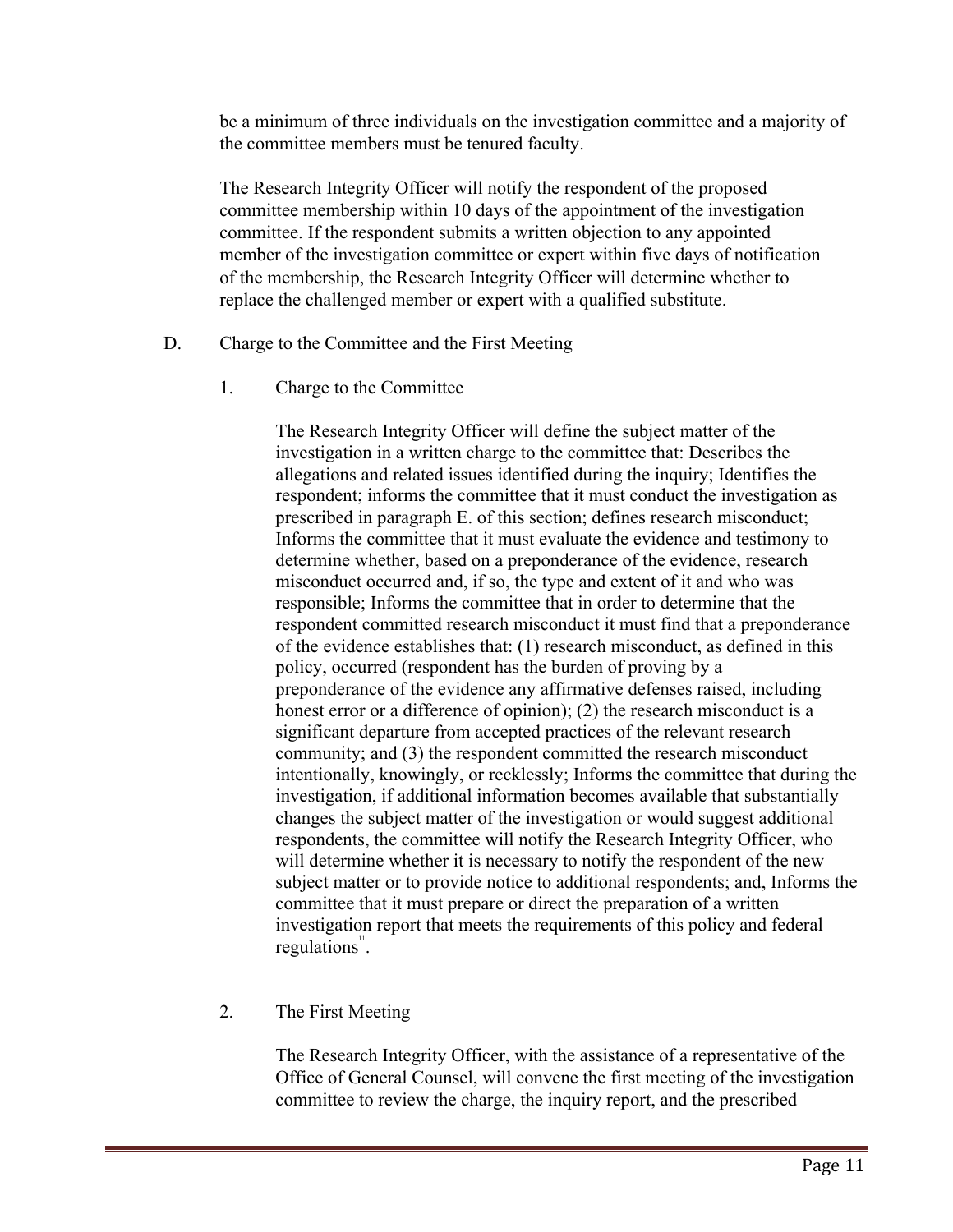procedures and standards for the conduct of the investigation, including the necessity for confidentiality and for developing a specific investigation plan. The investigation committee will be provided with a copy of these instructions and, where federal funding is involved, the federal regulation.

E. Investigation Process

The investigation committee will be appointed and the process initiated within 30 calendar days of the completion of the inquiry, if findings from that inquiry provide a sufficient basis for conducting an investigation.<sup>12</sup>

The investigation will normally involve examination of all documentation including, but not necessarily limited to, relevant research records, computer files, proposals, manuscripts, publications, correspondence, memoranda, and notes of telephone calls. Whenever possible, the committee should interview the complainant(s), the respondents(s), and other individuals who might have information regarding aspects of the allegations.Interviews of the respondent should be tape recorded or transcribed. All other interviews should be transcribed, tape recorded, or summarized. Summaries or transcripts of the interviews should be prepared, and included as part of the investigatory file.<sup>14</sup>

#### **VIII. The Investigation Report**

A. Elements of the Investigation Report

The final submitted report, which will go to the Deciding Official and any other required entities, must describe the policies and procedures under which the investigation was conducted, describe how and from whom information relevant to the investigation was obtained, state the findings, and explain the basis for the findings. The report will include the actual text or an accurate summary of the views of any individual(s) found to have engaged in research misconduct as well as a recommendation regarding any sanctions to be imposed and administrative actions to be taken by the institution.<sup>15</sup>

- B. Comments on the Draft Report
	- 1. Respondent

The Research Integrity Officer will provide the respondent with a copy of the draft investigation report for comment and rebuttal. The respondent will be allowed 10 calendar days to review and comment on the draft report. The respondent's written comments will be attached to the final report. The findings of the final report should take into account the respondent's comments in addition to all the other evidence.

2. Complainant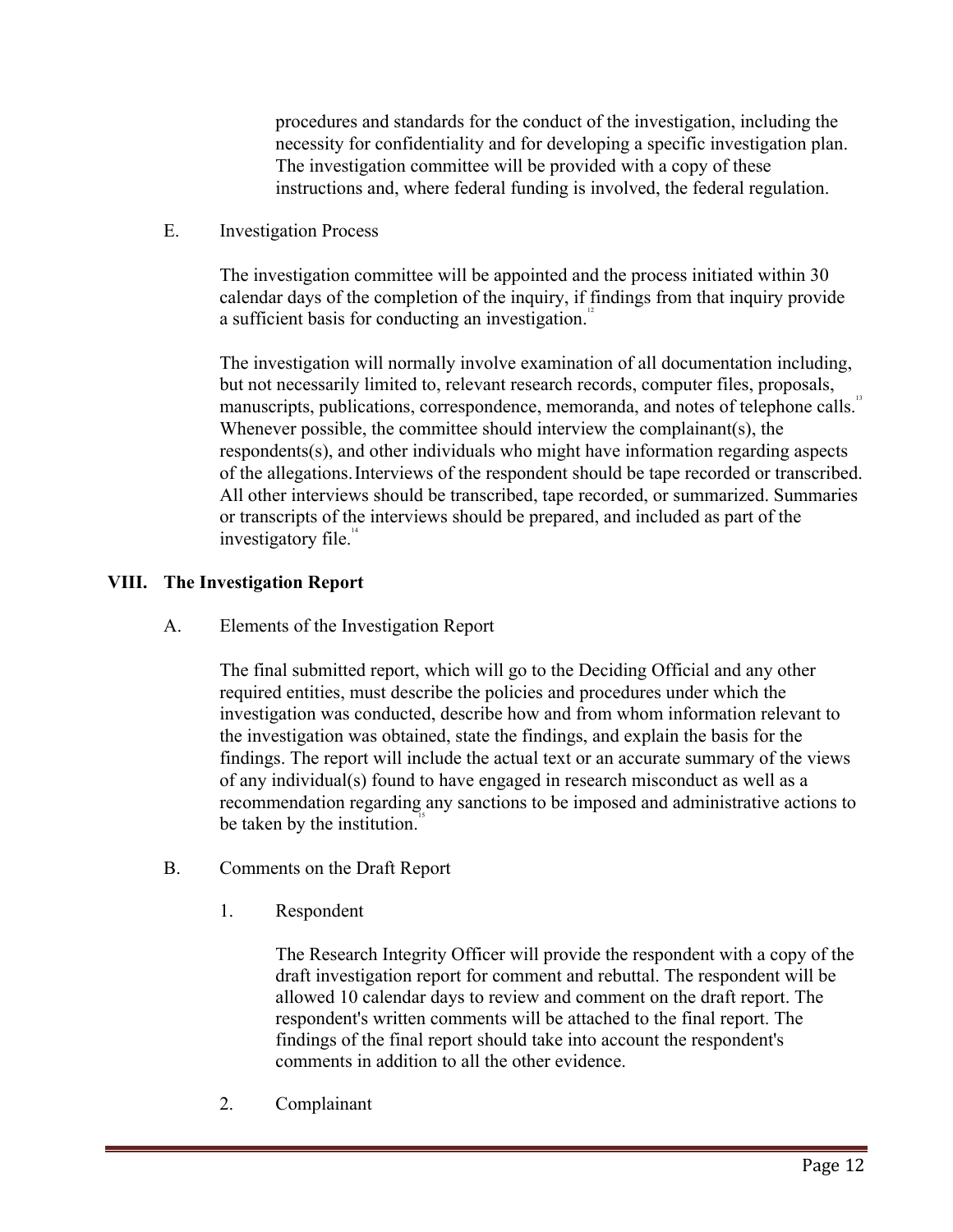The Research Integrity Officer will provide the complainant, if he or she is identifiable, with those portions of the draft investigation report that address the complainant's role and opinions in the investigation. The report should be modified, as appropriate, based on the complainant's comments.

3. Institutional Counsel

The draft investigation report will be transmitted to a representative of the Office of General Counsel for a review of its legal sufficiency. Comments should be incorporated into the final report as appropriate.

4. Confidentiality

In distributing the draft report, or portions thereof, to the respondent and complainant, the Research Integrity Officer will inform the recipient of the confidentiality under which the draft report is made available and may establish reasonable conditions to ensure such confidentiality. For example, the Research Integrity Officer may request the recipient to sign a confidentiality statement or to come to his or her office to review the report.

#### C. Institutional Review and Decision

Based on whether the investigation was thorough, fair and complete, the Deciding Official will make the final determination whether to accept the investigation report, its findings, and the recommended institutional actions. If this determination varies from that of the investigation committee, the Deciding Official will explain in detail the basis for rendering a decision different from that of the investigation committee in the institution's letter transmitting the report to the relevant funding agency or agencies. The Deciding Official's explanation should be consistent with the definition of research misconduct in this document, the institution's policies and procedures, and the evidence reviewed and analyzed by the investigation committee. The Deciding Official may also return the report to the investigation committee with a request for further fact-finding or analysis. The Deciding Official's determination, together with the investigation committee's final report, constitutes the final investigation report for purposes of federal review.

When a final decision on the case has been reached, the Research Integrity Officer will notify both the respondent and the complainant in writing. In addition, the Deciding Official will determine whether law enforcement agencies, professional societies, professional licensing boards, editors of journals in which falsified reports may have been published, collaborators of the respondent in the work, or other relevant parties should be notified of the outcome of the case. The Deciding Official will inform University Administrators as necessary to implement appropriate corrective actions and/or sanctions. The Research Integrity Officer is responsible for ensuring compliance with all notification requirements of funding or sponsoring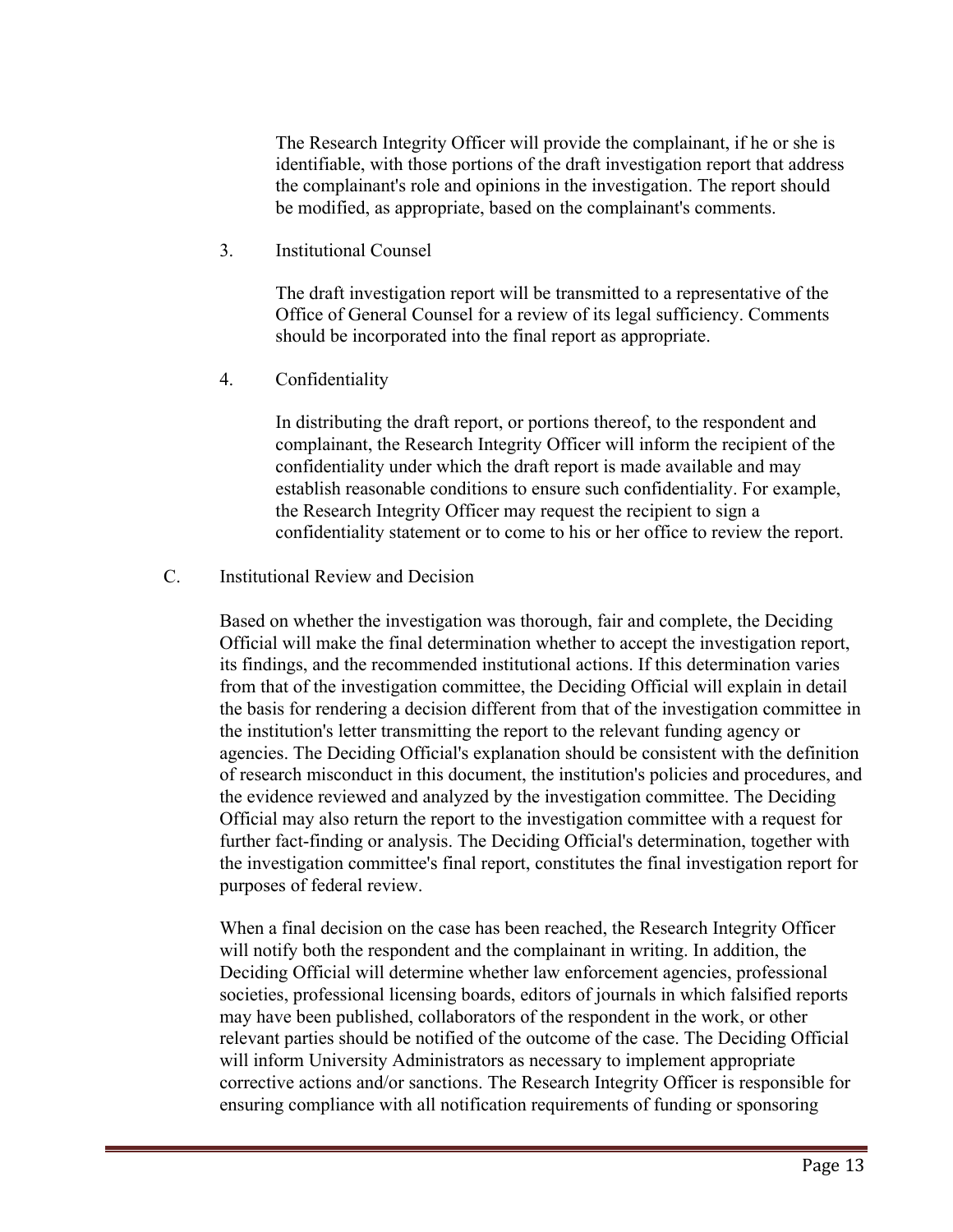agencies.

D. Transmittal of the Final Investigation Report to relevant entities.

After comments have been received and the necessary changes have been made to the draft report, the investigation committee should transmit the final report with attachments, including the respondent's and complainant's comments, to the Deciding Official, through the Research Integrity Officer. The Research Integrity Officer will submit the final report to the appropriate federal agencies and/or other relevant entities (funding/oversight agencies).

E. Time Limit for Completing the Investigation Report

An investigation should ordinarily be completed within 120 days of its initiation, with the initiation being defined as the first meeting of the investigation committee. This includes conducting the investigation, preparing the report of findings, making the draft report available to the subject of the investigation for comment, submitting the report to the Deciding Official for approval, and submitting the report to the relevant entities.<sup>16</sup>

# **IX. Specific Requirements for Reporting to Agencies When Federal Funding Is Involved**

- A. A decision to initiate an investigation must be reported in writing by the Research Integrity Officer to the agency on or before the date the investigation begins.<sup>"</sup>At a minimum, the notification should include the name of the person(s) against whom the allegations have been made, the general nature of the allegation as it relates to the definition of research misconduct, and the applications or grant number(s) involved. The agency must also be notified of the final outcome of the investigation and must be provided with a copy of the investigation report.<sup>8</sup>Any significant variations from the provisions of the institutional policies and procedures should be explained in any reports submitted to the agency.
- B. If an institution plans to terminate an inquiry or investigation for any reason without completing all relevant requirements of the agency regulation when federal funding is involved, the Research Integrity Officer will submit a report of the planned termination to the agency, including a statement of the reasons for the proposed termination<sup>9</sup>
- C. If the institution determines that it will not be able to complete the inquiry and/or investigation within the time frames required, the Research Integrity Officer will submit to the agency a written request for an extension that explains the delay, reports on the progress to date, estimates the date of completion of the report, and describes other necessary steps to be taken. If the request is granted, the Research Integrity Officer will file periodic progress reports as requested by the agency.<sup>20</sup>
- D. When federal funding or applications for funding are involved and an admission of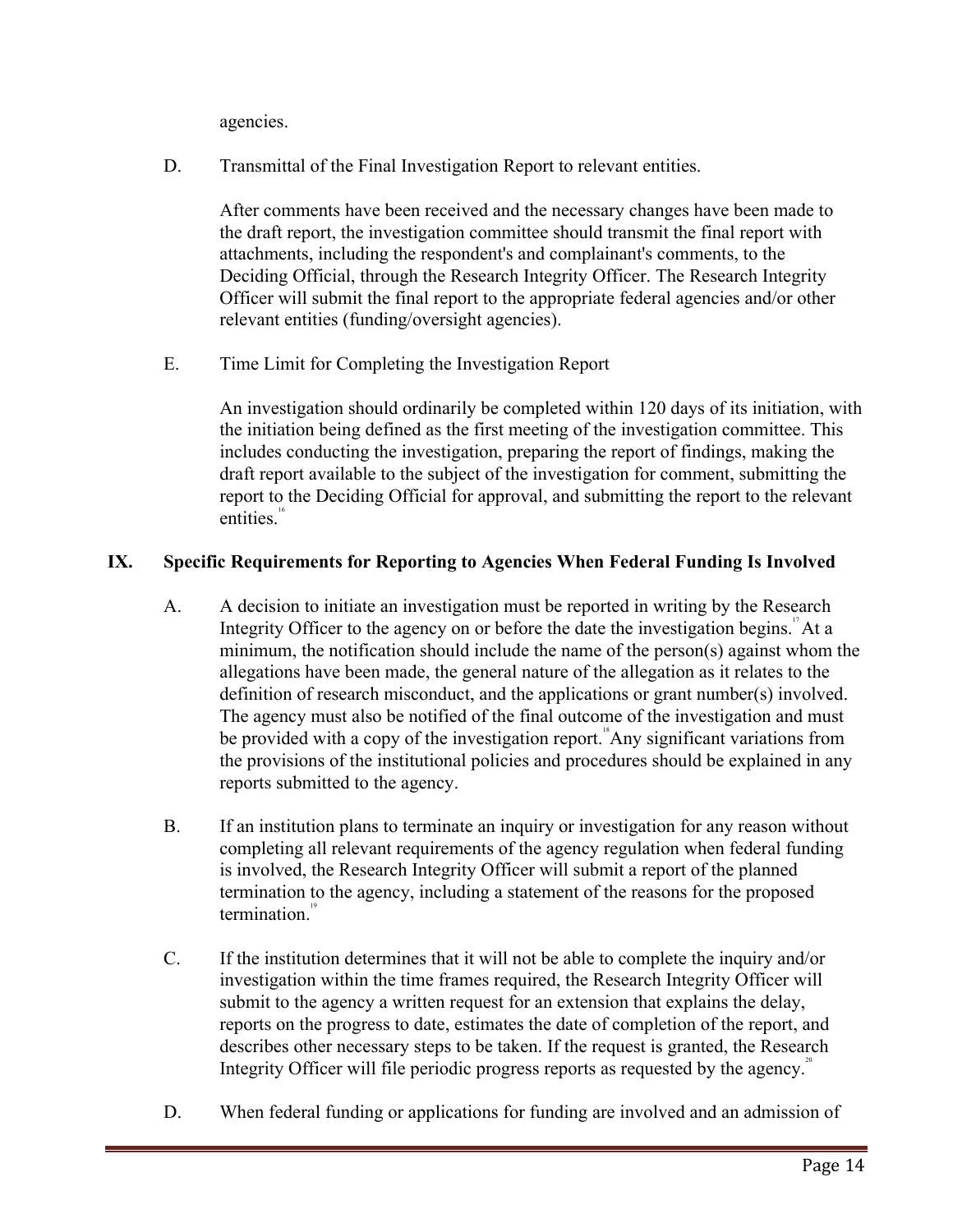research misconduct is made, the Research Integrity Officer will contact the agency for consultation and advice. Normally, the individual making the admission will be asked to sign a statement attesting to the occurrence and extent of research misconduct. When the case involves PHS funds, the institution is not permitted to accept an admission of research misconduct as a basis for closing a case or not undertaking an investigation without prior approval from  $ORI<sub>1</sub><sup>21</sup>$ 

- E. The Research Integrity Officer will notify the agency at any stage of the inquiry or investigation if:
	- 1. there is an immediate health or safety hazard involved; $2<sup>22</sup>$
	- 2. there is an immediate need to protect Federal resources, reputations or other interests;<sup>23</sup>
	- 3. there is an immediate need to protect the interests of the person(s) making the allegations or of the individual(s) who is the subject of the allegations as well as his/her co-investigators and associates, if any; $\alpha$ <sup>24</sup>
	- 4. it is probable that the alleged incident is going to be reported publicly;
	- 5. the scientific community or the public should be informed; $\frac{26}{3}$  or
	- 6 if research activities should be suspended;  $\frac{1}{2}$  or
	- 7. there is a reasonable indication of possible civil or criminal violation.<sup>28</sup>

# **X. Institutional Administrative Actions**

Clemson University will take appropriate administrative actions against individuals when an allegation of research misconduct has been substantiated.<sup>29</sup>

If the Deciding Official determines that the alleged research misconduct is substantiated by the findings, he or she will decide on the appropriate actions to be taken, after consultation with the Research Integrity Officer. The actions may include:

- withdrawal or correction of all pending or published abstracts and papers emanating from the research where research misconduct was found.
- removal of the responsible person from the particular project, letter of reprimand, special monitoring of future work, probation, suspension, salary reduction, or initiation of steps leading to possible rank reduction or termination of employment;
- restitution of funds as appropriate.
- § completion of appropriate training, specified by the Deciding Official.
- disciplinary action against the respondent, up to and including termination from employment.

# **XI. Other Considerations**

A. Termination of Institutional Employment or Resignation Prior to Completing Inquiry or Investigation

The termination of the respondent's institutional employment, by resignation or otherwise, before or after an allegation of possible research misconduct has been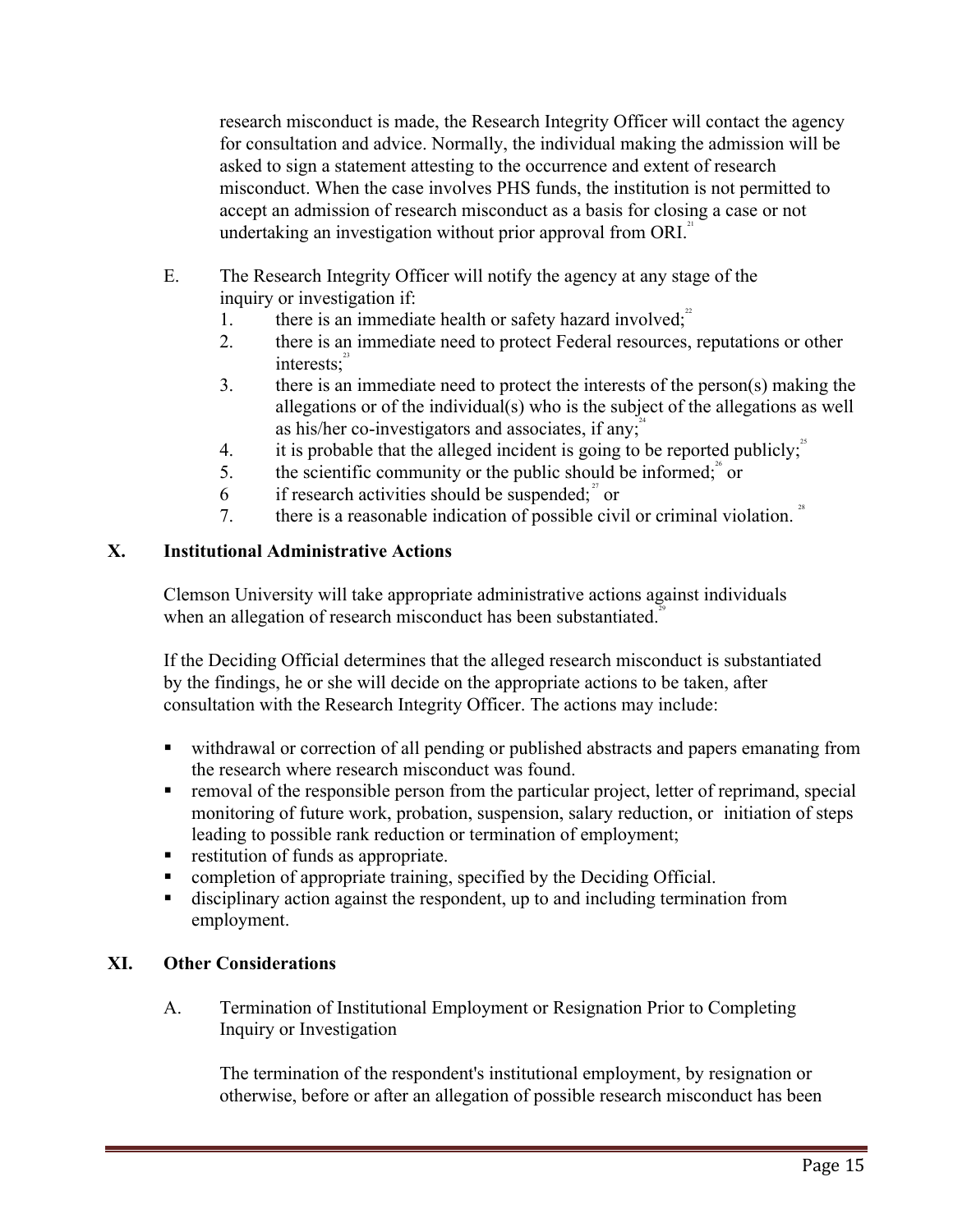reported, will not preclude or terminate the research misconduct procedures.

If the respondent, without admitting to the research misconduct, elects to resign his or her position prior to the initiation of an inquiry, but after an allegation has been reported, or during an inquiry or investigation, the inquiry or investigation will proceed. If the respondent refuses to participate in the process after resignation, the committee will use its best efforts to reach a conclusion concerning the allegations, noting in its report the respondent's failure to cooperate and its effect on the committee's review of all the evidence.

B. Restoration of the Respondent's Reputation<sup>7</sup>

If the institution finds no research misconduct and, where relevant, if the agency concurs, after consulting with the respondent, the Research Integrity Officer will undertake reasonable and practical efforts to restore the respondent's reputation. Depending on the particular circumstances, the Research Integrity Officer should consider notifying those individuals aware of or involved in the investigation of the final outcome, publicizing the final outcome in forums in which the allegation of research misconduct was previously publicized, or expunging all reference to the research misconduct allegation from the respondent's personnel file. Any institutional actions to restore the respondent's reputation must first be approved by the Deciding Official.

C. Protection of the Complainant and Others<sup>31</sup>

During the research misconduct proceeding and upon its completion, regardless of whether the institution, or the agency determines that research misconduct occurred, the RIO must undertake all reasonable and practical efforts to protect the position and reputation of, or to counter potential or actual retaliation against, any complainant

who made allegations of research misconduct in good faith and of any witnesses and committee members who cooperate in good faith with the research misconduct proceeding. The DO will determine, after consulting with the RIO, and with the complainant, witnesses, or committee members, respectively, what steps, if any, are needed to restore their respective positions or reputations or to counter potential or actual retaliation against them. The RIO is responsible for implementing any steps the DO approves.

D. Allegations Not Made in Good Faith

If relevant, the Deciding Official will determine whether the complainant's allegations of research misconduct were made in good faith. If an allegation was not made in good faith, the Deciding Official will determine whether any administrative action should be taken against the complainant.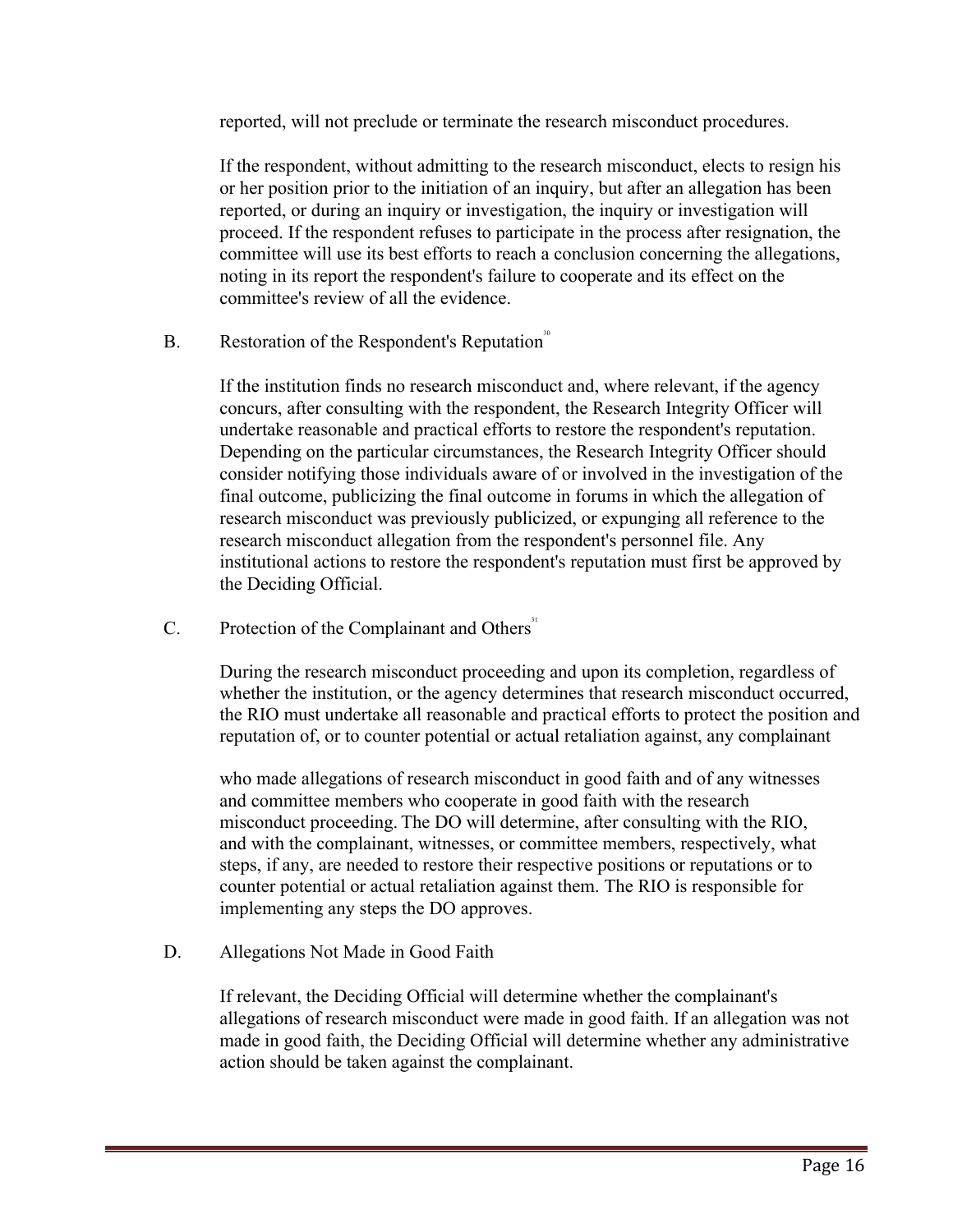E. Interim Administrative Actions

Institutional officials will take interim administrative actions, as appropriate, to protect Federal funds and ensure that the purposes of the Federal financial assistance are carried out.

#### **XII. Record Retention**

After completion of a case and all ensuing related actions, the Research Integrity Officer will prepare a complete file, including the records of any inquiry or investigation and copies of all documents and other materials furnished to the Research Integrity Officer or committees. The Research Integrity Officer will keep the file for seven years after completion of the case to permit later assessment of the case. Authorized federal personnel will be given access to the records upon request.

#### **NOTES:**

| $\mathbf{1}$   | 42 C.F.R. § 93.212, 45 C.F.R. §689.2(b).      |
|----------------|-----------------------------------------------|
| $\overline{c}$ | 42 C.F.R. § 93.215, 45 C.F.R. §689.2(b).      |
| 3              | 42 C.F.R. § 93.308 and 309, 45 C.F.R. §689.4. |
| 4              | 42 C.F.R. $\S$ 93.310(g).                     |
| 5              | 42 C.F.R. § 93.304(k).                        |
| 6              | 42 C.F.R. § 93.304(1).                        |
| 7              | 42 C.F.R. § 93.304 (a) and (b).               |
| 8              | 42 C.F.R. $\S$ 93.307(g).                     |
| 9              | 42 C.F.R. $\S$ 93.310(a).                     |
| 10             | 42 C.F.R. $\S$ 93.310(f).                     |
| 11             | 42 C.F.R. § 93.313.                           |
| 12             | 42 C.F.R. § 93.310(a).                        |
| 13             | 42 C.F.R. $\S$ 93.310(e).                     |
| 14             | 42 C.F.R. $\S$ 93.310(g).                     |
| 15             | 42 C.F.R. § 93.313.                           |
| 16             | 42 C.F.R. $\S$ 93.311(a).                     |
| 17             | 42 C.F.R. § 93.309, 45 C.F.R. 689.4(b).       |
| 18             | 42 C.F.R. § 93.313, 45 C.F.R. 689.4(b).       |
| 19             | 42 C.F.R. § 93.311(b), 45 C.F.R. 689.4(b).    |
| 20             | 42 C.F.R. § 93.311(c), 45 C.F.R. 689.4(b).    |
| 21             | 42 C.F.R. § 93.316.                           |
| 22             | 42 C.F.R. § 93.318(a), 45 C.F.R. 689.4(c)(1). |
| 23             | 42 C.F.R. § 93.318(b), 45 C.F.R. 689.4(c)(2). |
| 24             | 42 C.F.R. § 93.318(e), 45 C.F.R. 689.4(c)(5). |
| 25             | 42 C.F.R. § 93.318(f).                        |
| 26             | 42 C.F.R. § 93.318(g), 45 C.F.R. 689.4(c)(6). |
| 27             | 42 C.F.R. § 93.318(c), 45 C.F.R. 689.4(c)(4). |
| 28             | 42 C.F.R. § 93.318(d), 45 C.F.R. 689.4(c)(3). |